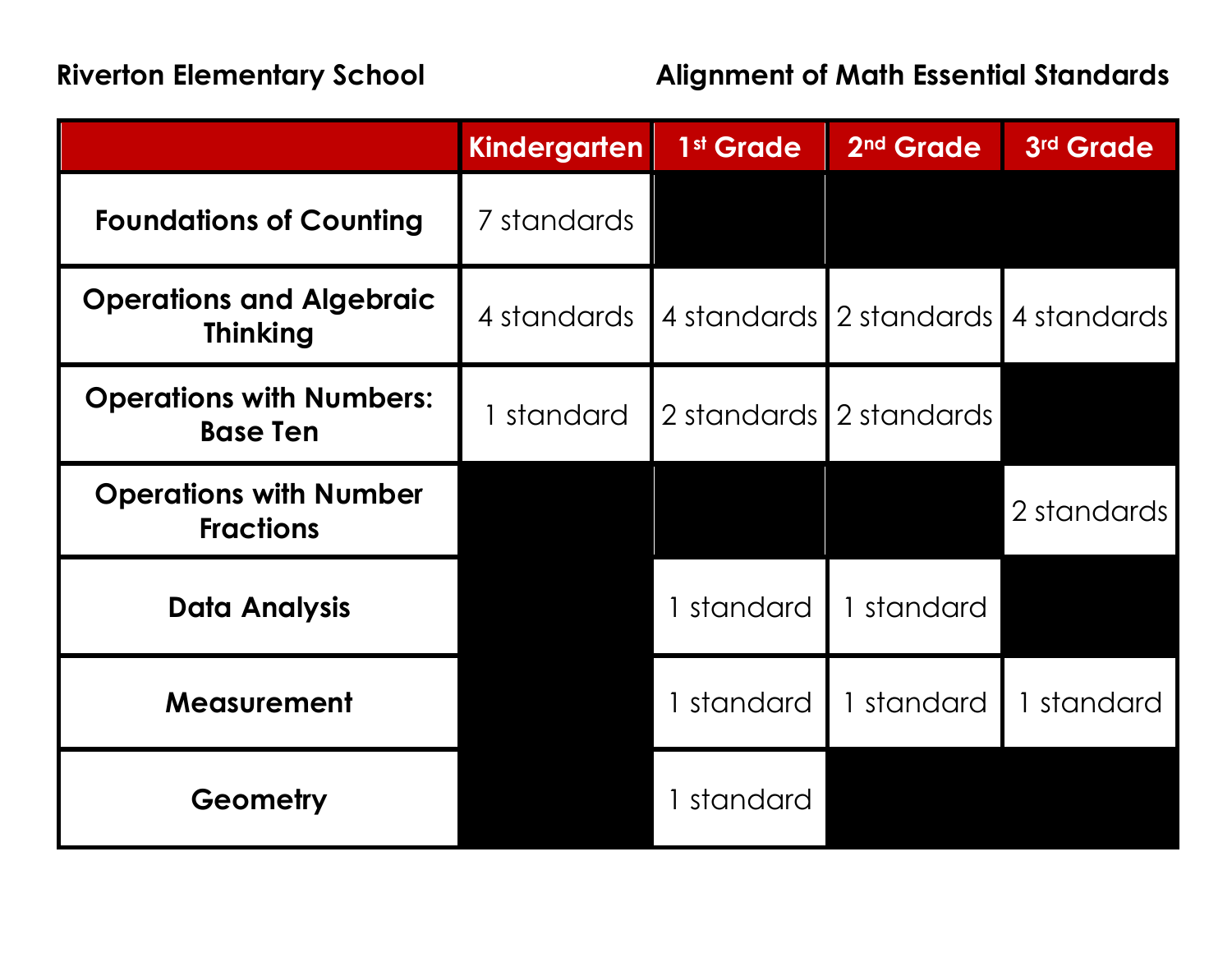## **Foundations of Counting**

## **Kindergarten Only**

- 1. Count forward orally from 0 to 100 by ones and by tens. Count backward orally from 10 to 0 by ones.
- 2. Count to 100 by ones beginning with any given number between 0 and 99.
- 3. Write numerals from 0 to 20.
	- a. Represent 0 to 20 using concrete objects when given a written numeral from 0 to 20 (with 0 representing a count of no objects).
- 4. Connect counting to cardinality using a variety of concrete objects. a. Say the number names in consecutive order when counting objects.
- 5. Count to answer "how many?" questions.
	- a. Count using no more than 20 concrete objects arranged in a line, a rectangular array, or a circle.

b. Count using no more than 10 concrete objects in a scattered configuration.

- 6. Orally identify whether the number of objects in one group is greater/more than, less/fewer than, or equal/the same as the number of objects in another group, in groups containing up to 10 objects, by using matching, counting, or other strategies.
- 7. Compare two numbers between 0 and 10 presented as written numerals (without using inequality symbols).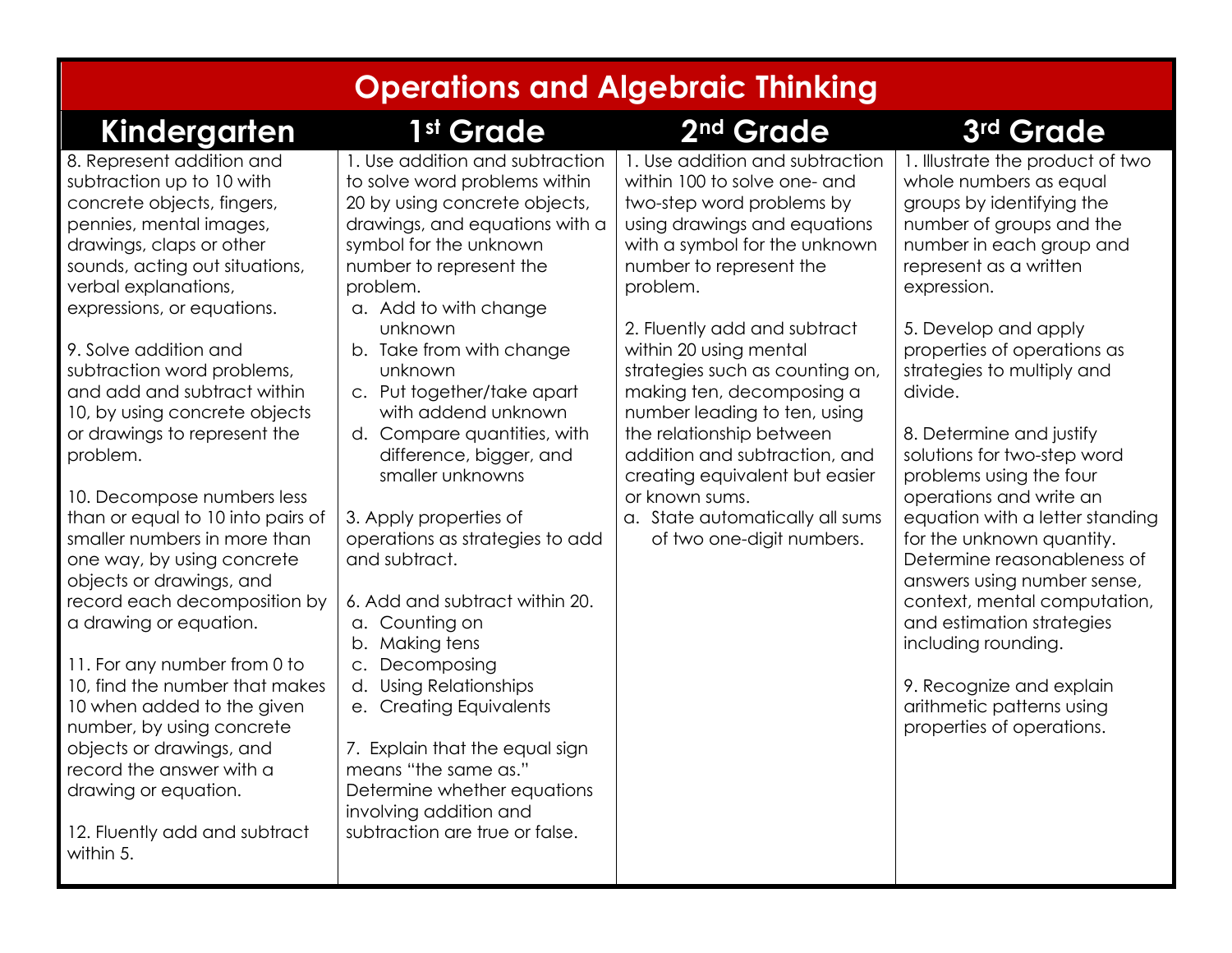| <b>Operations with Numbers</b>                                                                                                                                                                                                                       |                                                                                                                                                                                                                                                                                                                                                                                                                                                                                                                                                                                                                                                                                                                                                                                                                                          |                                                                                                                                                                                                                                                                                                                                                                                                                                                                                                                                                                                                                                                                                                                                                                                                                                                                                                                                                              |                                                                                                                                                                                                                                                                                                                                                                                                                                                                                                                                                                                                                                                                                                                                                                                                                                                      |  |  |  |  |
|------------------------------------------------------------------------------------------------------------------------------------------------------------------------------------------------------------------------------------------------------|------------------------------------------------------------------------------------------------------------------------------------------------------------------------------------------------------------------------------------------------------------------------------------------------------------------------------------------------------------------------------------------------------------------------------------------------------------------------------------------------------------------------------------------------------------------------------------------------------------------------------------------------------------------------------------------------------------------------------------------------------------------------------------------------------------------------------------------|--------------------------------------------------------------------------------------------------------------------------------------------------------------------------------------------------------------------------------------------------------------------------------------------------------------------------------------------------------------------------------------------------------------------------------------------------------------------------------------------------------------------------------------------------------------------------------------------------------------------------------------------------------------------------------------------------------------------------------------------------------------------------------------------------------------------------------------------------------------------------------------------------------------------------------------------------------------|------------------------------------------------------------------------------------------------------------------------------------------------------------------------------------------------------------------------------------------------------------------------------------------------------------------------------------------------------------------------------------------------------------------------------------------------------------------------------------------------------------------------------------------------------------------------------------------------------------------------------------------------------------------------------------------------------------------------------------------------------------------------------------------------------------------------------------------------------|--|--|--|--|
| <b>Base Ten</b>                                                                                                                                                                                                                                      |                                                                                                                                                                                                                                                                                                                                                                                                                                                                                                                                                                                                                                                                                                                                                                                                                                          |                                                                                                                                                                                                                                                                                                                                                                                                                                                                                                                                                                                                                                                                                                                                                                                                                                                                                                                                                              | <b>Fractions</b>                                                                                                                                                                                                                                                                                                                                                                                                                                                                                                                                                                                                                                                                                                                                                                                                                                     |  |  |  |  |
| <b>Kindergarten</b>                                                                                                                                                                                                                                  | 1st Grade                                                                                                                                                                                                                                                                                                                                                                                                                                                                                                                                                                                                                                                                                                                                                                                                                                | 2 <sup>nd</sup> Grade                                                                                                                                                                                                                                                                                                                                                                                                                                                                                                                                                                                                                                                                                                                                                                                                                                                                                                                                        | 3rd Grade                                                                                                                                                                                                                                                                                                                                                                                                                                                                                                                                                                                                                                                                                                                                                                                                                                            |  |  |  |  |
| 14. Compose and decompose<br>numbers from 11 to 19 by using<br>concrete objects or drawings<br>to demonstrate understanding<br>that these numbers are<br>composed of ten ones and<br>one, two, three, four, five, six,<br>seven, eight, or nine ones | 10. Extend the number<br>sequence from 0 to 120.<br>a. Count forward &<br>backward by ones, starting<br>at any number less than<br>120.<br>b. Read numerals 0 to 120.<br>Write numerals 0 to 120.<br>$\mathsf{C}$ .<br>d. Represent a number of<br>objects 0 to 120 with a<br>written numeral.<br>13. Add within 100, using<br>concrete models or drawings<br>and strategies based on place<br>value.<br>a. Add a two-digit number<br>and a one-digit number.<br>b. Add a two-digit number<br>and a multiple of 10.<br>c. Demonstrate that in<br>adding two-digit numbers,<br>tens are added to tens,<br>ones are added to ones,<br>and sometimes it is<br>necessary to compose a<br>ten.<br>d. Relate the strategy for<br>adding a two-digit number<br>and a one-digit number to<br>a written method and<br>explain the reasoning used. | 6. Explain that the three digits<br>of a three-digit number<br>represent amounts of<br>hundreds, tens, and ones.<br>a. Explain the following three-<br>digit numbers as special<br>cases: 100 can be thought<br>of as a bundle of ten tens,<br>called a "hundred," and<br>the numbers 100, 200, 300,<br>400, 500, 600, 700, 800, 900<br>refer to one, two, three,<br>four, five, six, seven, eight,<br>or nine hundreds (and 0<br>tens and 0 ones).<br>12. Add and subtract within<br>1000 using concrete models or<br>drawings and strategies based<br>on place value, properties of<br>operations, and/or the<br>relationship between addition<br>and subtraction; relate the<br>strategy to a written method.<br>a. Explain that in adding or<br>subtracting three-digit<br>numbers, one adds or<br>subtracts hundreds and<br>hundreds, tens and tens,<br>ones and ones; and<br>sometimes it is necessary to<br>compose or decompose<br>tens or hundreds. | 13. Demonstrate that a unit<br>fraction represents one part of<br>an area model or length model<br>of a whole that has been<br>equally partitioned; explain<br>that a numerator greater than<br>one indicates the number of<br>unit pieces represented by the<br>fraction.<br>15. Explain equivalence and<br>compare fractions by<br>reasoning about their size using<br>visual fraction models and<br>number lines.<br>a. Express whole numbers as<br>fractions and recognize<br>fractions that are<br>equivalent to whole<br>numbers.<br>b. b. Compare two fractions<br>with the same numerator<br>or with the same<br>denominator by reasoning<br>about their size<br>(recognizing that fractions<br>must refer to the same<br>whole for the comparison<br>to be valid). Record<br>comparisons using $<$ , $>$ , or<br>= and justify conclusions. |  |  |  |  |